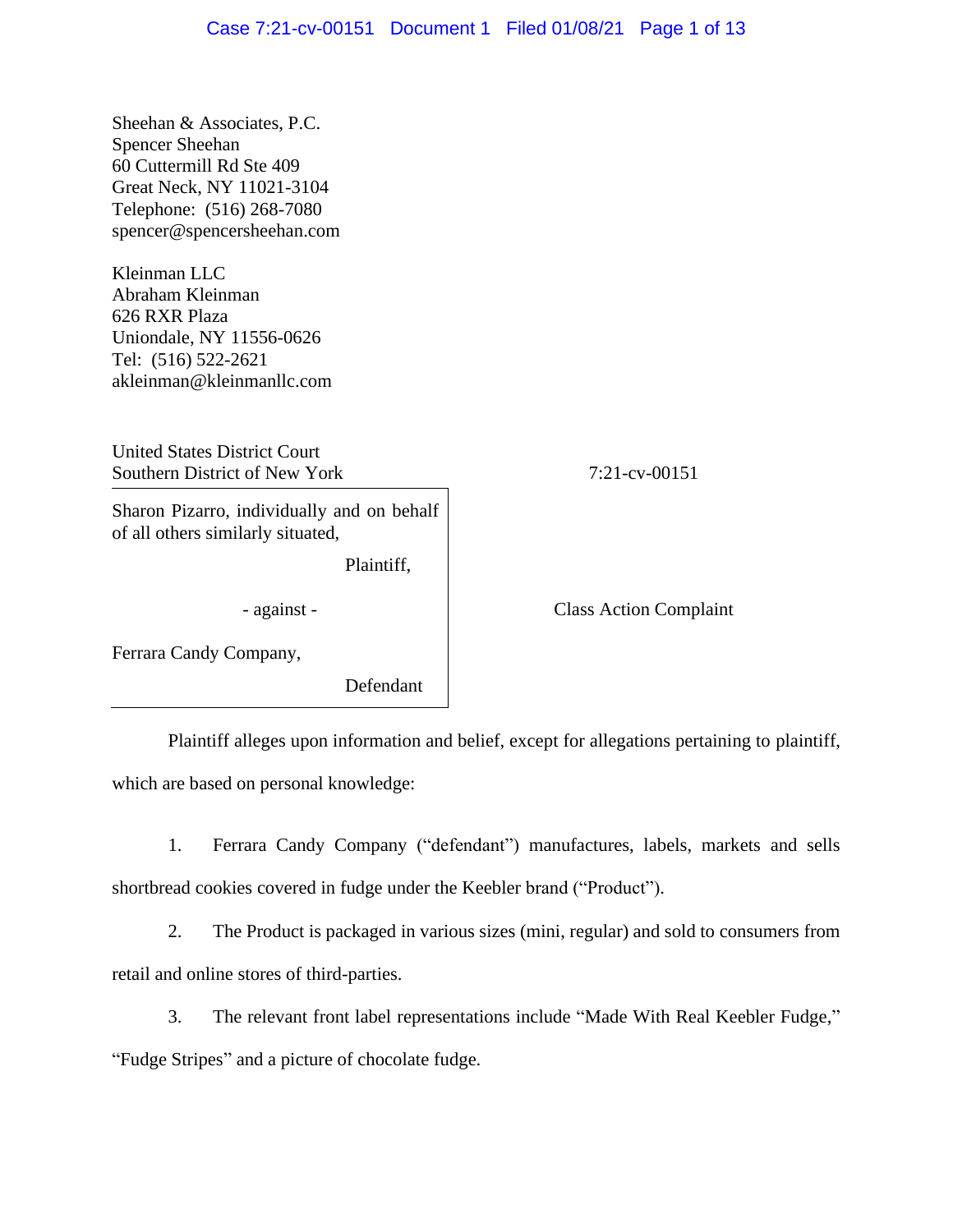

4. The representation as being made with "real [Keebler] fudge" is false, deceptive and misleading because it lacks the ingredients essential to any fudge, let alone "real" fudge.

5. Fudge is a simple food that is easily made at home.

6. According to many dictionary definitions, fudge "is a type of sugar candy that is made by mixing sugar, butter and milk." 1

7. Fudge typically contains chocolate or cocoa but can be flavored with anything.

<sup>&</sup>lt;sup>1</sup> Wikipedia contributors. "*Fudge." Wikipedia, The Free Encyclopedia*. Wikipedia, The Free Encyclopedia, 5 Jan. 2021. Web. 8 Jan. 2021.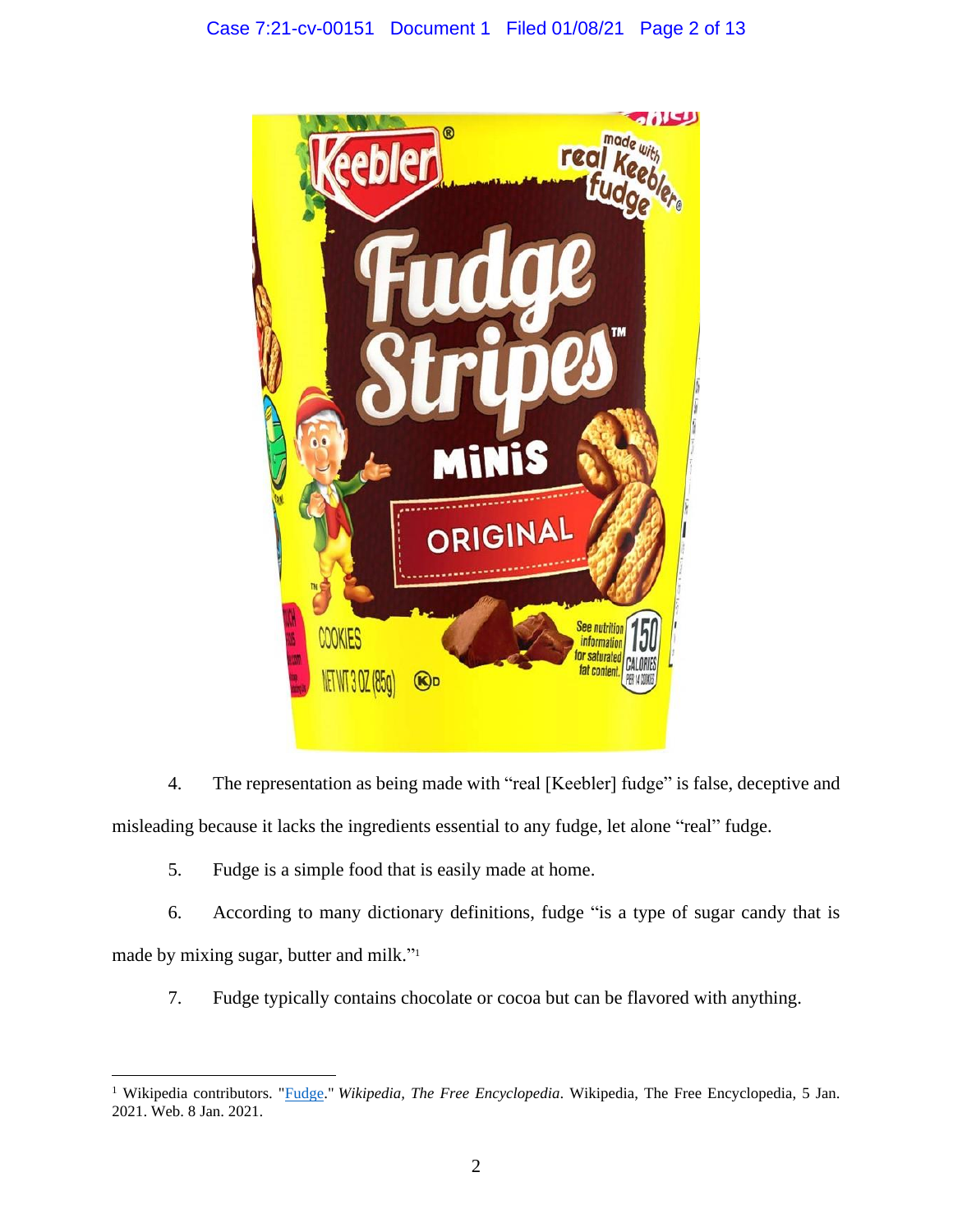### Case 7:21-cv-00151 Document 1 Filed 01/08/21 Page 3 of 13

8. The ingredients are combined and heated to about  $235^{\circ} - 240^{\circ}$ F until the mixture reaches the "softball" stage.

9. The "softball" stage means the mixture can form a soft pliable ball.

10. At this juncture, the fudge will be soft and chewy but not too hard to bite when it cools.

11. According to the American Bakers Association's 2019 Power of Bakery report, 50% of consumers look for "real" ingredients when buying indulgent bakery products.

12. Trade publications have described "real" ingredients as recognizable, what a consumer may have in their "kitchen cupboard."

13. The average consumer spends fifteen seconds deciding to purchase a specific product, and truthful, non-deceptive labeling gives them confidence to make quick buying decisions.

14. When consumers observe the representation "Made With Real Keebler Fudge," they will expect the fudge used in the Product contains the types of "real" ingredients which are essential to fudge – sugar, milk and butter.

15. However, the front label representation is false and misleading because the Product contains ingredients inconsistent with any kind of "real" fudge, as its fudge contains vegetable oil, invert syrup and whey, instead of butter, sugar and milk.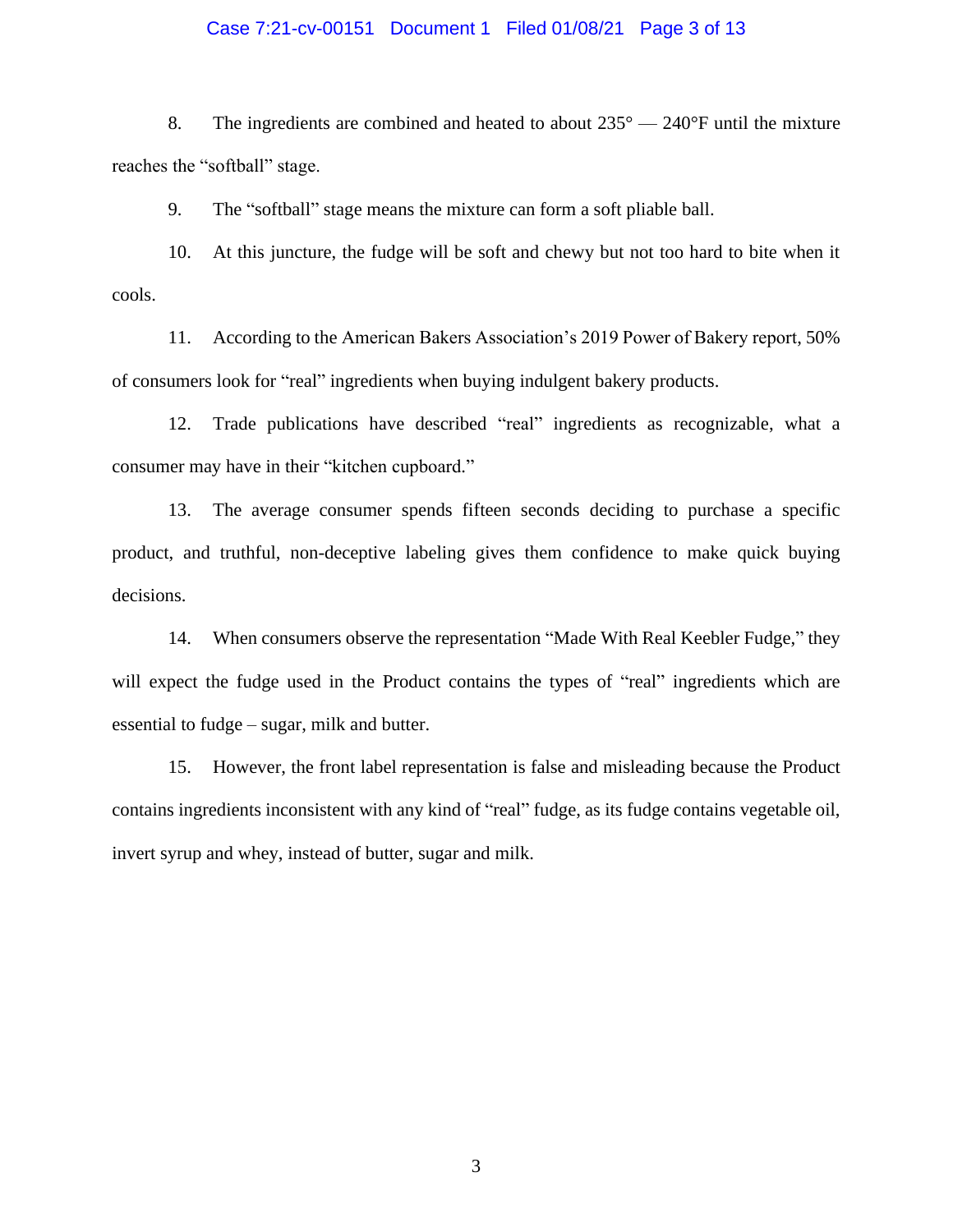**INGREDIENTS: ENRICHED FLOUR (WHEAT FLOUR,** NIACIN, REDUCED IRON, VITAMIN B1 [THIAMIN MONONITRATE], VITAMIN B2 [RIBOFLAVIN], FOLIC ACID), SUGAR, VEGETABLE OIL (SOYBEAN, PALM KERNEL AND PALM), INVERT SUGAR, COCOA PROCESSED WITH ALKALI, WHEY, CONTAINS 2% OR LESS OF LEAVENING (BAKING SODA, SODIUM ACID PYROPHOSPHATE, MONOCALCIUM PHOSPHATE), SALT, SOY LECITHIN, SORBITAN TRISTEARATE, MOLASSES, NATURAL AND ARTIFICIAL FLAVORS.

**INGREDIENTS:** ENRICHED FLOUR (WHEAT FLOUR, NIACIN, REDUCED IRON, VITAMIN B1 [THIAMIN MONONITRATE], VITAMIN B2 [RIBOFLAVIN], FOLIC ACID), SUGAR, VEGETABLE OIL (SOYBEAN, PALM KERNEL AND PALM OIL), INVERT SYRUP, COCOA PROCESSED WITH ALKALI, WHEY, CONTAINS 2% OR LESS OF LEAVENING (BAKING SODA, SODIUM ACID PYROPHOSPHATE, MONOCALCIUM PHOSPHATE), SALT, SORBITAN TRISTEARATE, MOLASSES, SOY LECITHIN, NATURAL AND ARTIFICIAL FLAVORS.

16. Since the ingredients for the food are listed together, i.e., the cookies and fudge are not identified separately, it is necessary to go through the ingredients and identify those which correspond to the cookie base and the fudge topping.

17. The cookie is made mainly with flour, sugar, vegetable oil, leavening and salt.

18. The fudge ingredients are easily identifiable as including vegetable oil, invert syrup

and whey (and cocoa).

19. The vegetable oils used in the fudge portion of the Product include soybean, palm kernel and palm oil.<sup>2</sup>

20. The Product lacks butter, an essential ingredient to any fudge, but especially "real"

<sup>2</sup> Palm kernel and palm oil are solid at room temperature.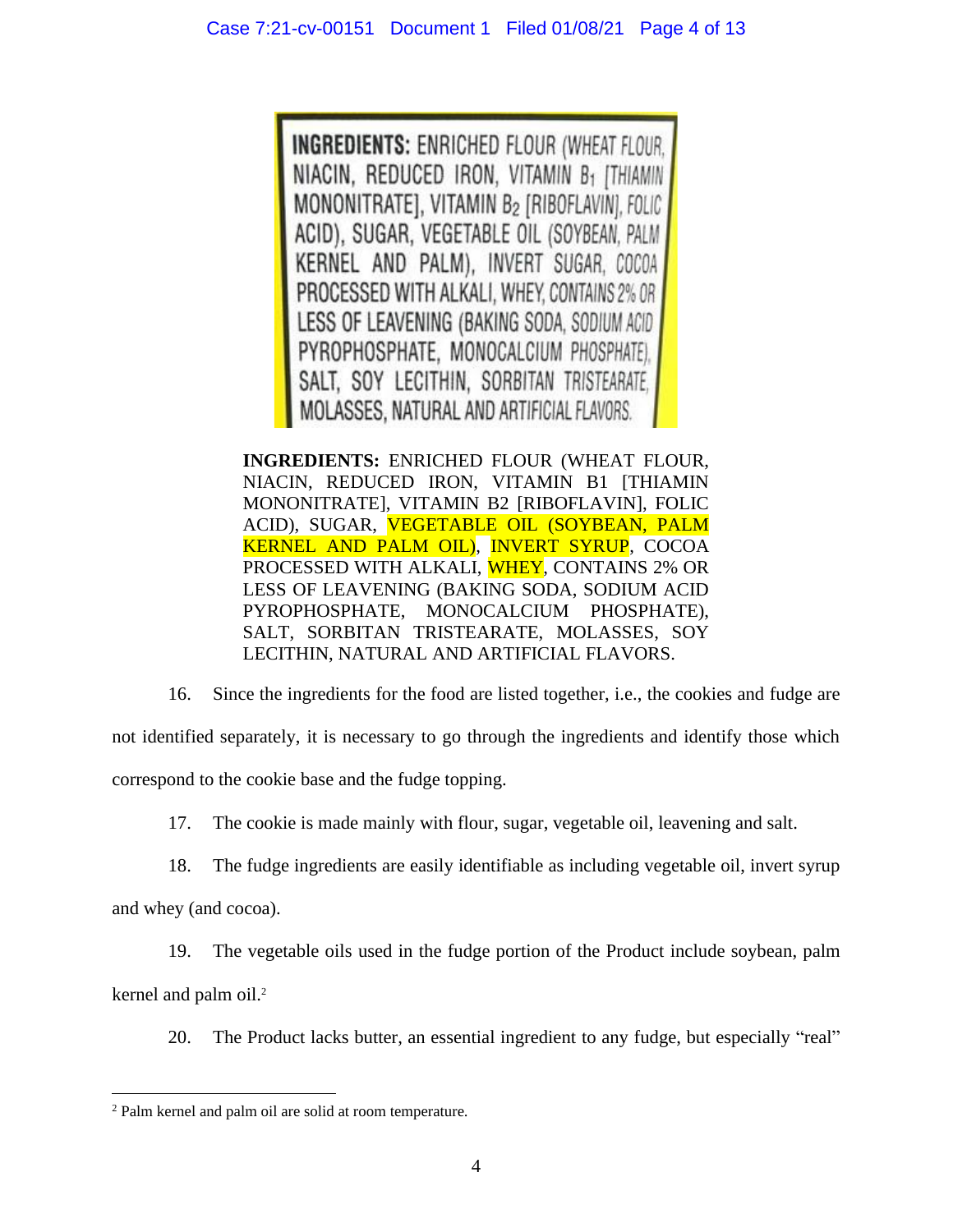### Case 7:21-cv-00151 Document 1 Filed 01/08/21 Page 5 of 13

fudge.

21. The dictionary defines fudge as a "a soft candy made from sugar, butter, and milk or cream." 3

22. Reasonable consumers expect "real" fudge to have butter instead of vegetable oil fats.

23. The importance of butter vis-à-vis non-butter vegetable oils (fats) in making fudge is widely acknowledged.

24. One popular recipe website advises, "When making fudge, be sure to use good quality butter and do not substitute margarine (vegetable oils)," since they contain more water and can prevent the fudge from setting up properly.<sup>4</sup>

25. Another site cautions, "Look for recipes that call for butter instead of margarine (vegetable oils)." 5

26. Another writer states, "Never use margarine (vegetable oils) instead of butter, because your fudge won't taste as good and will have a shorter shelf life." 6

27. The other dairy ingredient in real fudge is milk, which provides a creamy texture.

28. Defendant's "real" fudge does not contain milk but is made with whey.

29. Whey is the watery part of milk that is separated from the coagulable part or curd,

and a by-product of cheese manufacturing.

30. Whey is mainly protein and lacks the milkfat present in real milk.

31. The Product's fudge also contains invert sugar, a combination of glucose and fructose.

 $3$  [Fudge definition](https://www.google.com/search?q=fudge+definition&rlz=1C1GCEA_enUS893US893&oq=fudge+defi&aqs=chrome.0.0i457j69i57j0j0i22i30j0i22i30i395l6.1835j1j9&sourceid=chrome&ie=UTF-8) – Google search.

<sup>&</sup>lt;sup>4</sup> [Use Real Butter For Making Best Fudge,](https://www.recipetips.com/quick-tips-ideas/use-real-butter-for-making-best-fudge.asp) RecipeTips.com.

<sup>&</sup>lt;sup>5</sup> [Easy Fudge Making Tips,](https://thehappyhousewife.com/cooking/easy-fudge-making-tips/) The Happy Housewife.

<sup>6</sup> Calico Ingredients 101, [Fudge Mix: Pre-measured ingredients,](https://www.calicocottage.com/make-kettle-fudge/fudge-nutrition-ingredients/only-the-best-whats-inside-our-fabulous-fudge) Calico Cottage.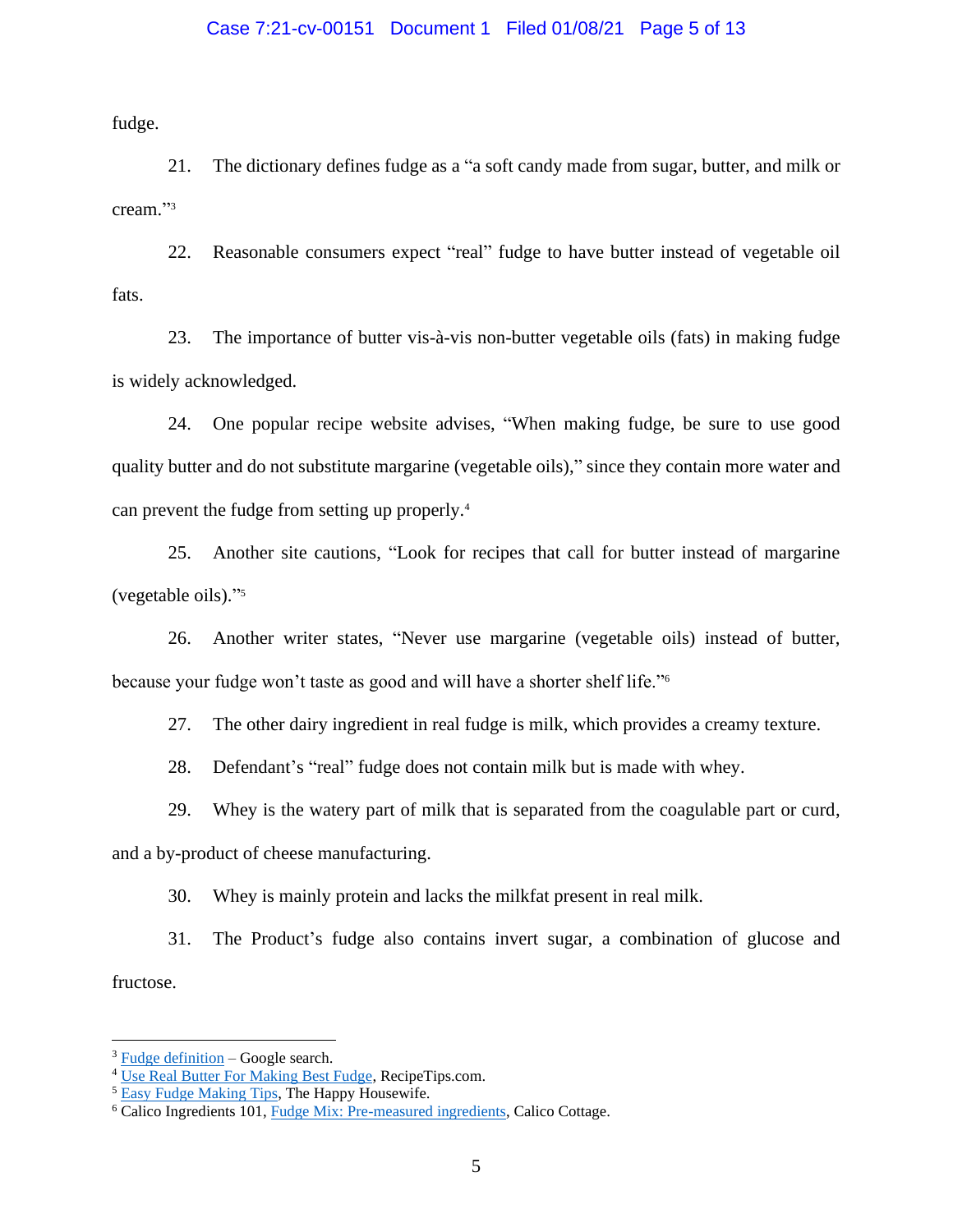### Case 7:21-cv-00151 Document 1 Filed 01/08/21 Page 6 of 13

32. Similar to high-fructose corn syrup, this commercially used liquid sweetener inhibits crystallization in fudge, but is not an ingredient consumers have in their cupboard.

33. Most consumers are unaware of the distinction between invert sugar and sugar, and do not consider it a typical ingredient in "real" fudge.

34. The absence of traditional dairy ingredients such as butter and milk and their substitution with vegetable oils and whey means the fudge provides less satiety, has a waxy and oily mouthfeel and leaves an aftertaste.

35. Vegetable oils are not considered "real" ingredients by consumers since they are based on the conversion of soybean and palm fruit to solid and liquid mass through hydrogenation and interesterification.

36. Butter and milk are the epitome of "real" ingredients since they are unprocessed and maintain their original form from the time they are produced until the time they are incorporated into other foods.

37. Dairy ingredients impart a creamy, rich taste to fudge, as butter and milk contain hundreds of lactones, which are well-known aroma compounds which contribute to taste.

38. Consumption of vegetable oils is linked to numerous health problems, like increased chances of heart disease.

39. Butter consumption does not raise cholesterol the way vegetable oils do.

40. Although butter and milk contain saturated fat and cholesterol, they also contain the fat-soluble vitamins A, D, E, and K.

41. Defendant misrepresented the Product through affirmative statements and omissions.

42. Defendant sold more units of the Product and at higher prices than it would have in the absence of the misrepresentations and omissions, resulting in additional profits at the expense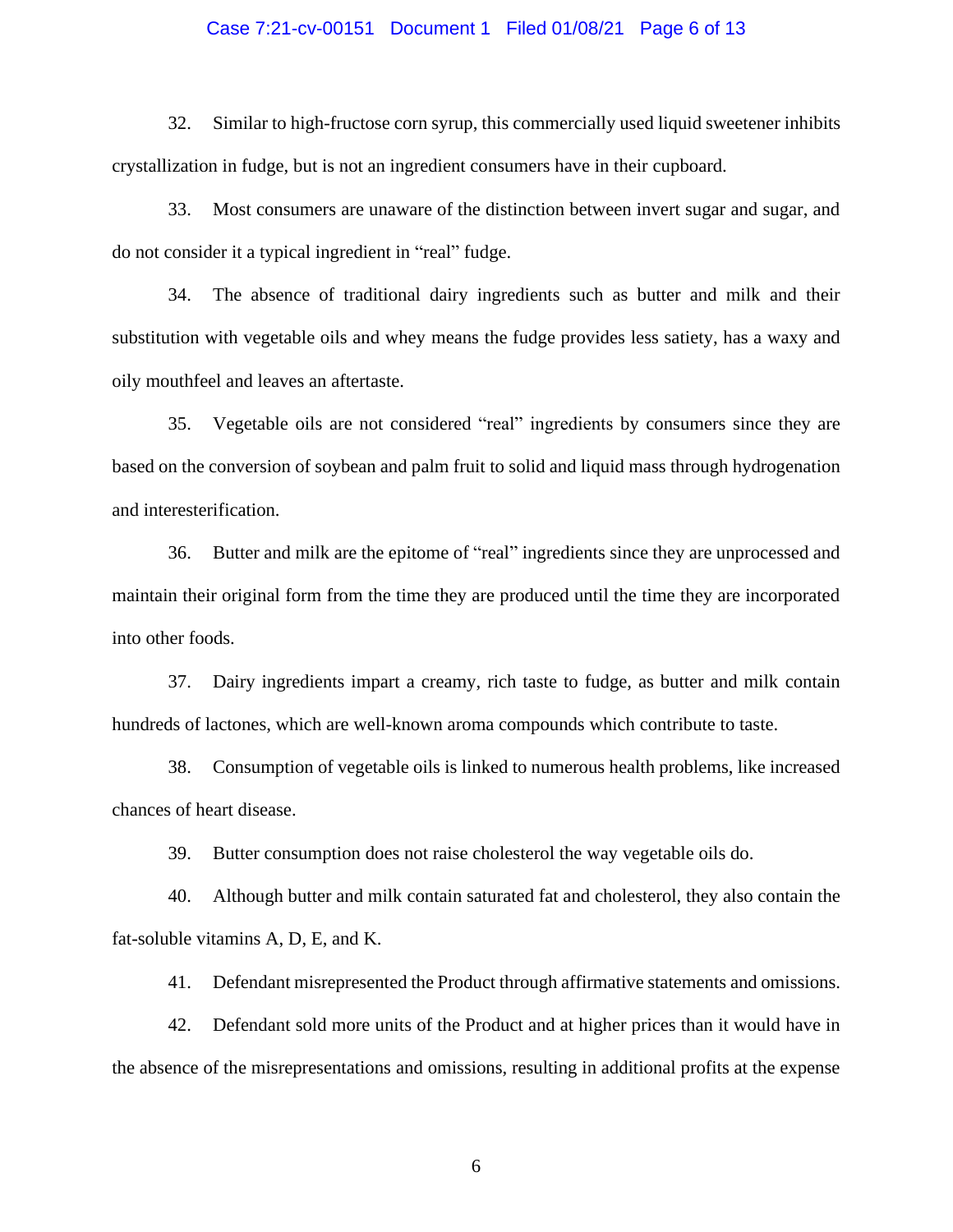### Case 7:21-cv-00151 Document 1 Filed 01/08/21 Page 7 of 13

of consumers like plaintiff.

43. The value of the Product that plaintiff purchased and consumed was materially less than its value as represented by defendant.

44. Had plaintiff and class members known the truth, they would not have bought the Product or would have paid less for it.

45. The Product is sold for a price premium compared to other similar products, no less than \$2.19 for a 3 OZ cup, higher than it would otherwise be sold for absent the misleading representations.

### Jurisdiction and Venue

46. Jurisdiction is proper pursuant to Class Action Fairness Act of 2005 ("CAFA"). 28 U.S.C. § 1332(d)(2)

47. Under CAFA, district courts have "original federal jurisdiction over class actions involving (1) an aggregate amount in controversy of at least \$5,000,000; and (2) minimal diversity[.]" *Gold v. New York Life Ins. Co.*, 730 F.3d 137, 141 (2d Cir. 2013).

48. Plaintiff Sharon Pizarro is a citizen of New York.

49. Defendant Ferrara Candy Company is a Illinois corporation with a principal place of business in Chicago, Cook County, Illinois.

50. Diversity exists because plaintiff Sharon Pizarro and defendant are citizens of different states.

51. Upon information and belief, sales of the Product and statutory and other monetary damages, exceed \$5 million during the applicable statutes of limitations, exclusive of interest and costs.

52. Venue is proper because a substantial part of the events or omissions giving rise to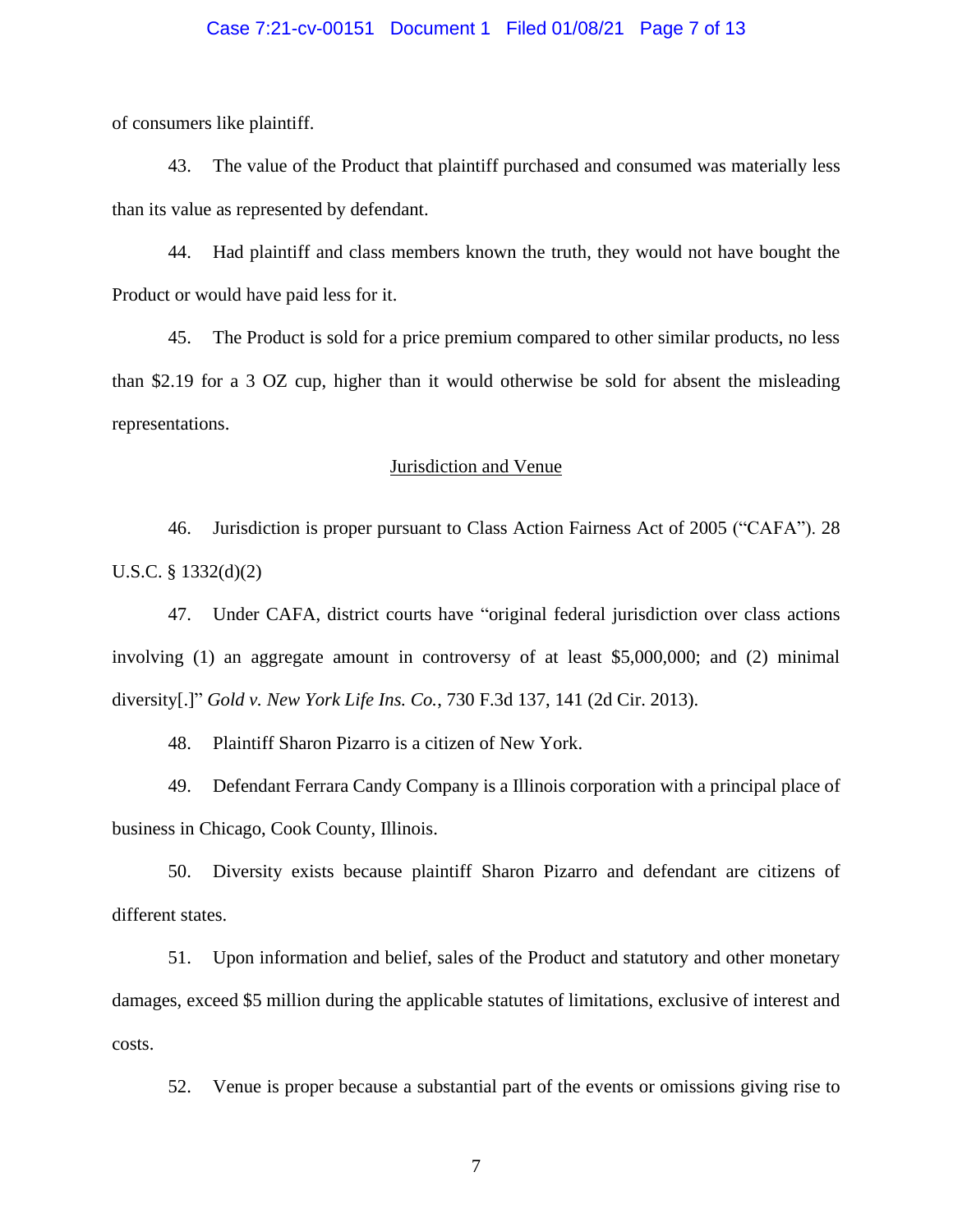### Case 7:21-cv-00151 Document 1 Filed 01/08/21 Page 8 of 13

the claim occurred here – plaintiff's purchase of the Product.

53. Venue is further supported because many class members reside in this District.

### Parties

54. Plaintiff Sharon Pizarro is a citizen of New Rochelle, Westchester County, New York.

55. Defendant Ferrara Candy Company is a Illinois corporation with a principal place of business in Chicago, Illinois, Cook County.

56. Defendant is one of the world's largest manufacturers of candy and baked goods.

57. During the relevant statutes of limitations for each cause of action alleged, plaintiff purchased the Product within her district and/or State in reliance on its representations and omissions.

58. Plaintiff bought the Product at Stop and Shop Supermarket, 2425 Palmer Ave, New Rochelle, NY 10801, between November 21 and December 21, 2020.

59. Plaintiff bought the Product at or exceeding the above-referenced price because she liked the product for its intended use and relied upon its representations it contained "real" fudge.

60. Plaintiff would not have purchased the Product in the absence of Defendant's misrepresentations and omissions.

61. The Product was worth less than what Plaintiff paid for it and she would not have paid as much absent Defendant's false and misleading statements and omissions.

62. Plaintiff intends to, seeks to, and will purchase the Product again when she can do so with the assurance that Product's labeling is consistent with its composition.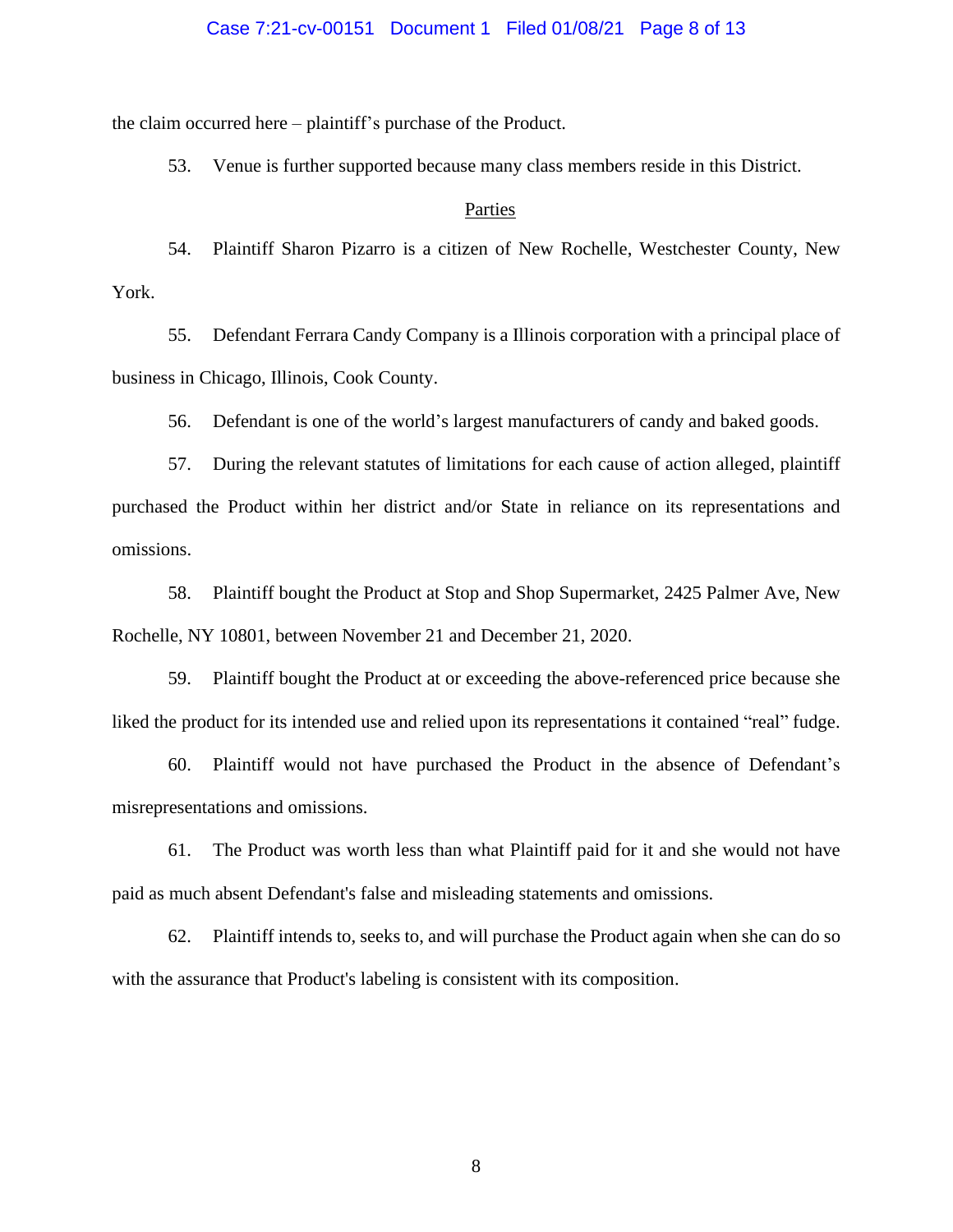#### Class Allegations

63. The class will consist of all purchasers of the Product who reside in New York during the applicable statutes of limitations.

64. Plaintiff seeks class-wide injunctive relief based on Rule 23(b) in addition to a monetary relief class.

65. Common questions of law or fact predominate and include whether defendant's representations were and are misleading and if plaintiff and class members are entitled to damages.

66. Plaintiff's claims and basis for relief are typical to other members because all were subjected to the same unfair and deceptive representations and actions.

67. Plaintiff is an adequate representative because her interests do not conflict with other members.

68. No individual inquiry is necessary since the focus is only on defendant's practices and the class is definable and ascertainable.

69. Individual actions would risk inconsistent results, be repetitive and are impractical to justify, as the claims are modest relative to the scope of the harm.

70. Plaintiff's counsel is competent and experienced in complex class action litigation and intends to protect class members' interests adequately and fairly.

71. Plaintiff seeks class-wide injunctive relief because the practices continue.

### New York General Business Law ("GBL") §§ 349 & 350 (Consumer Protection Statutes)

72. Plaintiff incorporates by reference all preceding paragraphs.

73. Plaintiff and class members desired to purchase a product which contained "real" fudge, understood by them as being made with basic, simple ingredients

74. Defendant's acts and omissions are not unique to the parties and have a broader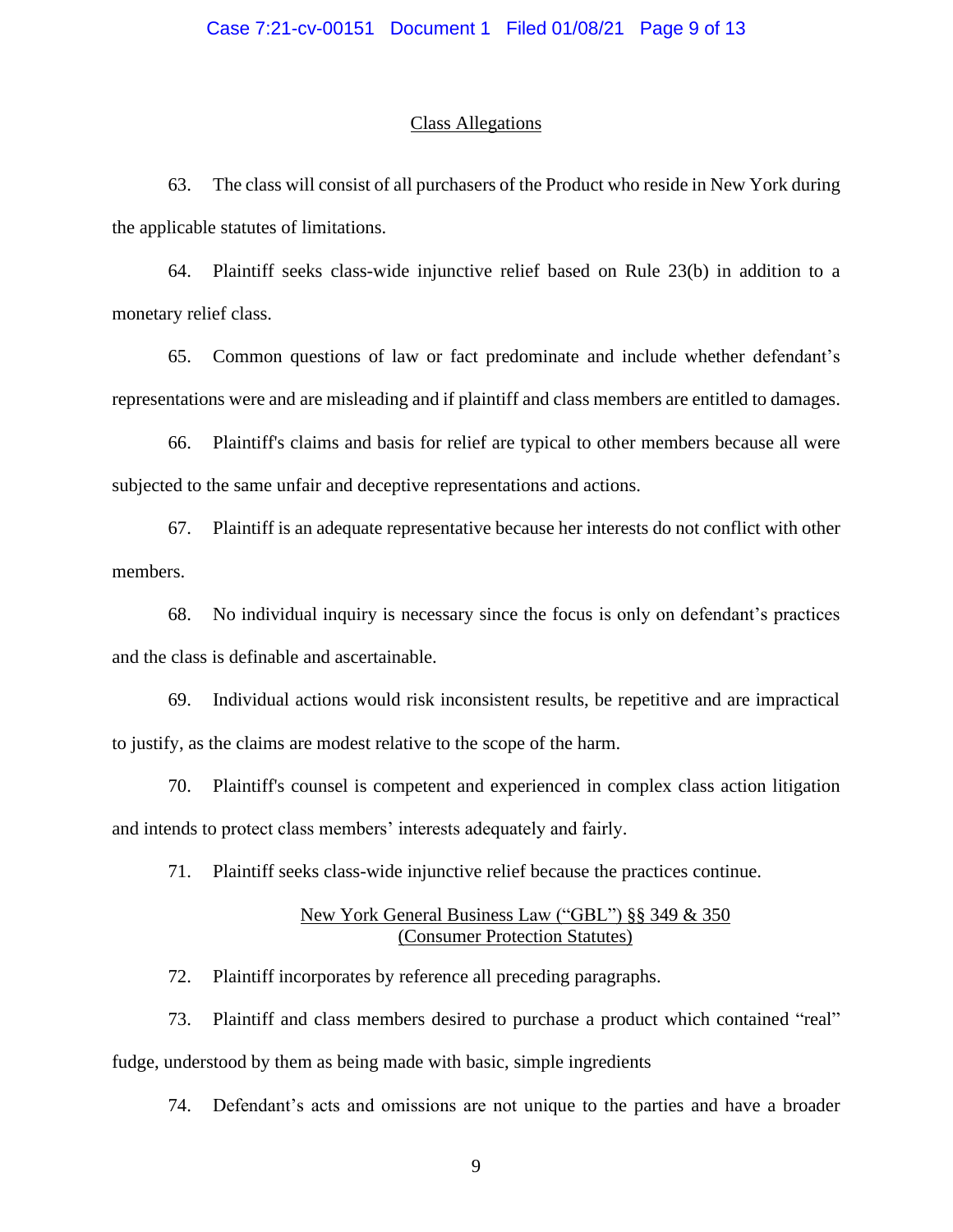### Case 7:21-cv-00151 Document 1 Filed 01/08/21 Page 10 of 13

impact on the public.

75. Defendant misrepresented the Product through its statements, comparisons, omissions, ambiguities and actions.

76. Plaintiff and class members would not have purchased the Product or paid as much if the true facts had been known, suffering damages.

### Negligent Misrepresentation

77. Plaintiff incorporates by reference all preceding paragraphs.

78. Defendant had a duty to truthfully represent the Product, which it breached.

79. This duty is based on defendant's position, holding itself out as having special knowledge and experience in the sale of the product type.

80. The representations took advantage of consumers' cognitive shortcuts made at the point-of-sale and their trust in defendant, a well-known and respected brand or entity in this sector.

81. Plaintiff and class members reasonably and justifiably relied on these negligent misrepresentations and omissions, which served to induce and did induce, the purchase of the Product.

82. Plaintiff and class members would not have purchased the Product or paid as much if the true facts had been known, suffering damages.

#### Fraud

83. Plaintiff incorporates by reference all preceding paragraphs.

84. Defendant misrepresented the attributes and qualities of the Product.

85. Defendant's fraudulent intent is evinced by its failure to accurately disclose the issues described herein, when it knew not doing so would mislead consumers.

86. Plaintiff and class members would not have purchased the Product or paid as much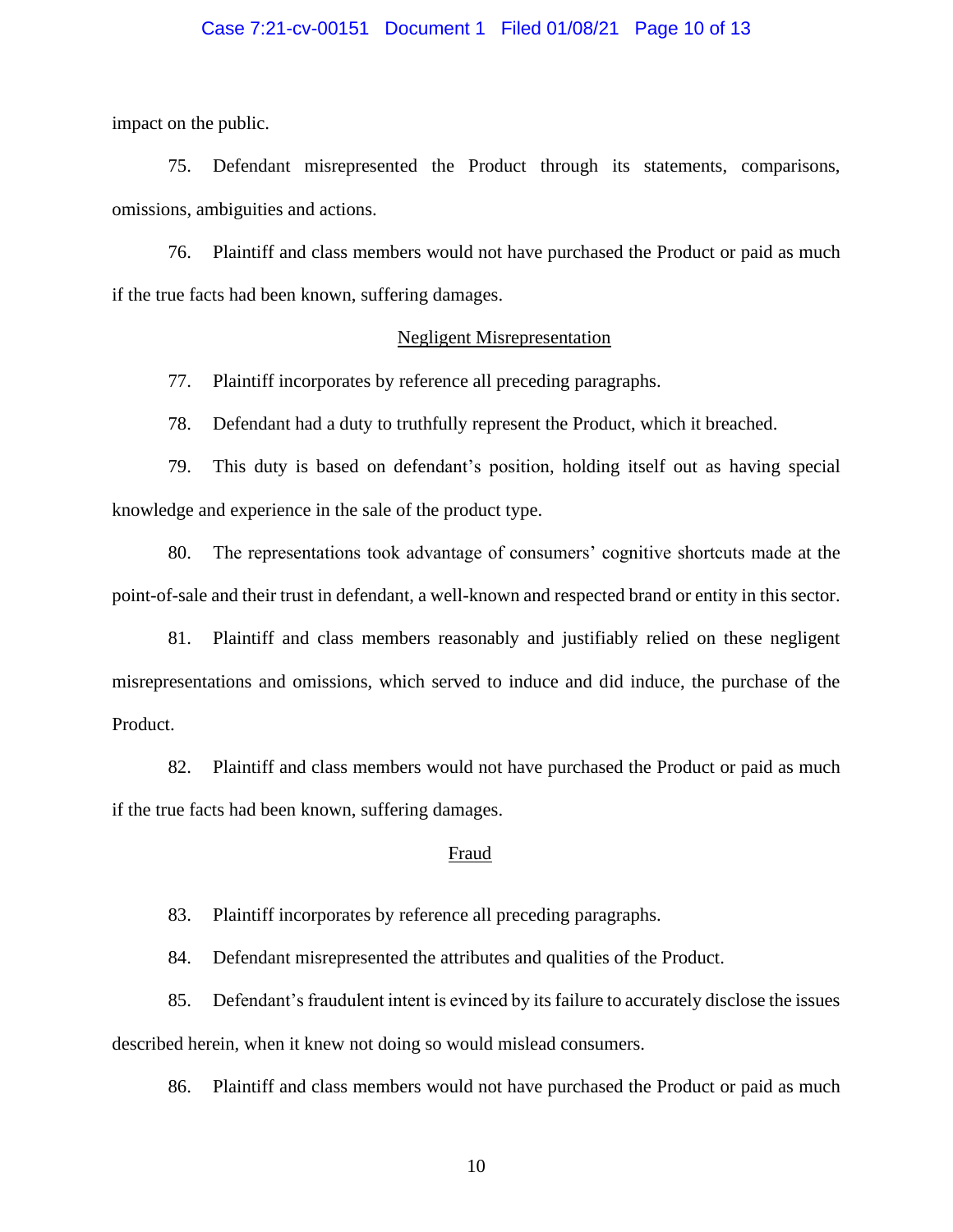if the true facts had been known, suffering damages.

### Unjust Enrichment

87. Plaintiff incorporates by reference all preceding paragraphs.

88. Defendant obtained benefits and monies because the Product was not as represented and expected, to the detriment and impoverishment of plaintiff and class members, who seek restitution and disgorgement of inequitably obtained profits.

## Jury Demand and Prayer for Relief

Plaintiff demands a jury trial on all issues.

**WHEREFORE**, Plaintiff prays for judgment:

- 1. Declaring this a proper class action, certifying plaintiff as representative and the undersigned as counsel for the class;
- 2. Entering preliminary and permanent injunctive relief by directing defendant to correct the challenged practices to comply with the law;
- 3. Injunctive relief to remove, correct and/or refrain from the challenged practices and representations, and restitution and disgorgement for members of the class pursuant to the applicable laws;
- 4. Awarding monetary damages, statutory damages pursuant to any statutory claims and interest pursuant to the common law and other statutory claims;
- 5. Awarding costs and expenses, including reasonable fees for plaintiff's attorneys and experts; and
- 6. Other and further relief as the Court deems just and proper.

Dated: January 8, 2021

Respectfully submitted,

Sheehan & Associates, P.C. /s/Spencer Sheehan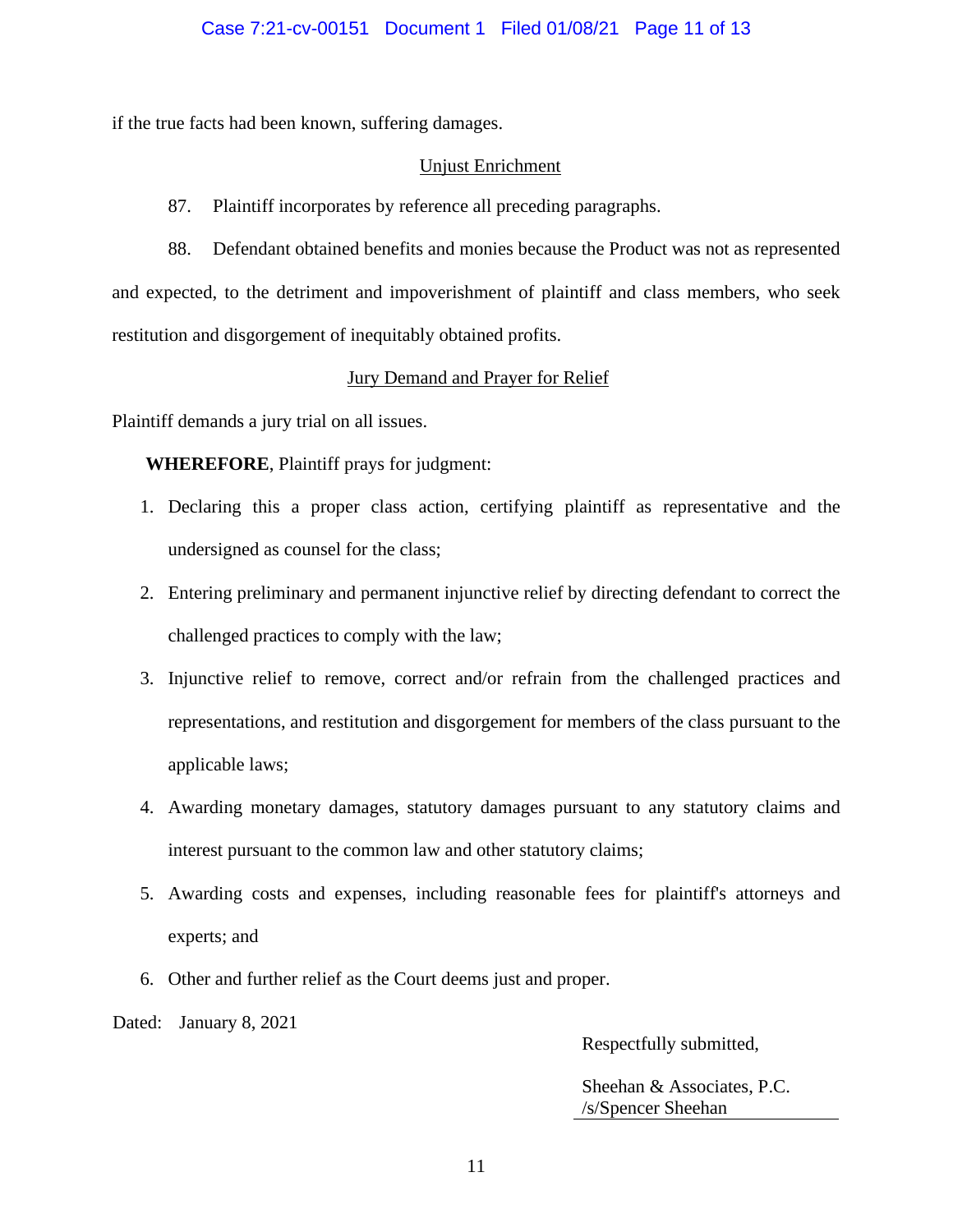# Case 7:21-cv-00151 Document 1 Filed 01/08/21 Page 12 of 13

Spencer Sheehan 60 Cuttermill Rd Ste 409 Great Neck NY 11021-3104 Tel: (516) 268-7080 Fax: (516) 234-7800 spencer@spencersheehan.com E.D.N.Y. # SS-8533 S.D.N.Y. # SS-2056 Kleinman LLC Abraham Kleinman 626 RXR Plaza Uniondale, NY 11556-0626 Tel: (516) 522-2621 akleinman@kleinmanllc.com